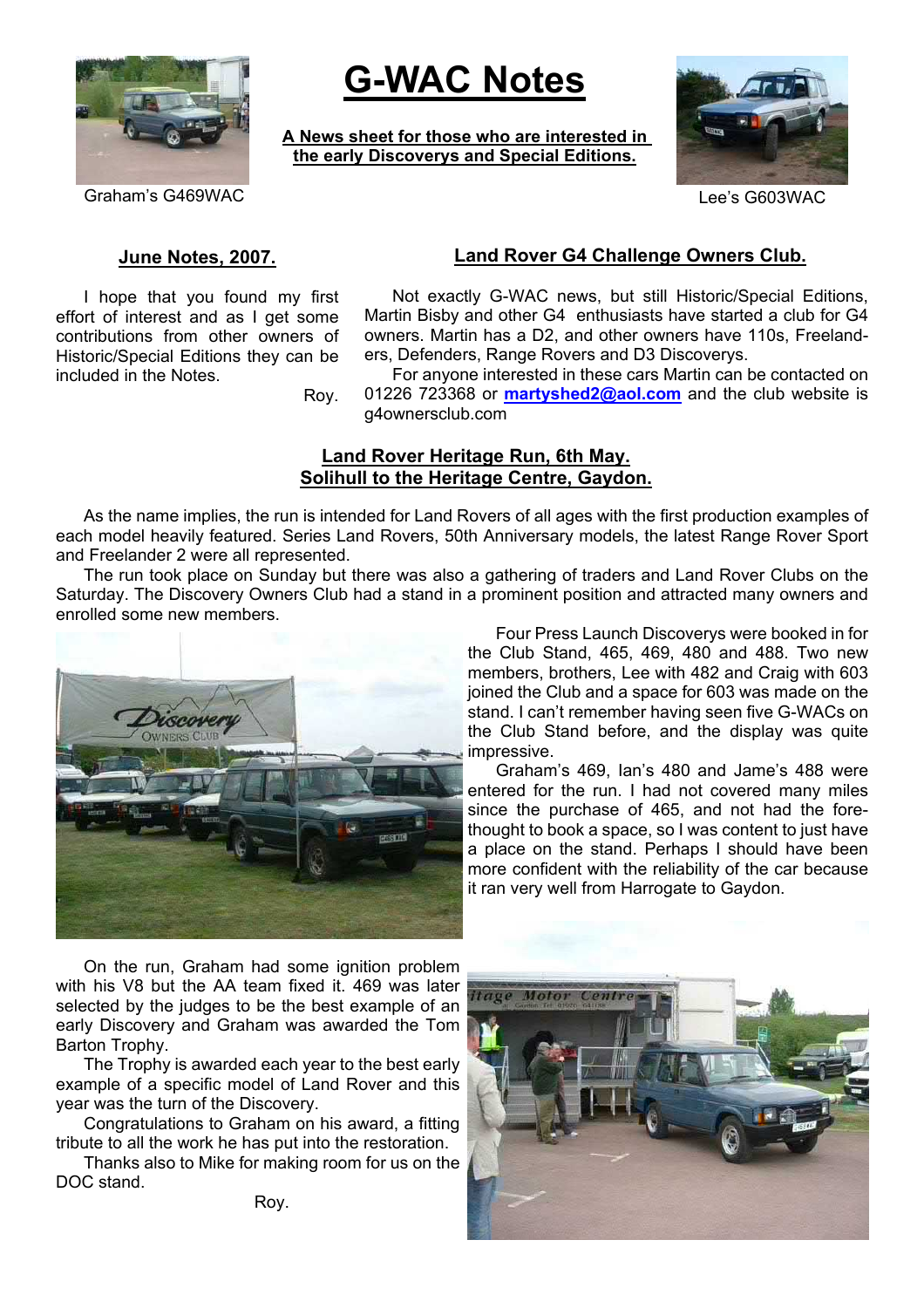#### **Tyres.**

My H reg. 200Tdi, which I have had for four years now, came equipped with Marshal, Kumo and Pirelli tyres. Only two tyres were of the same pattern. I thought that tyres did not last very long on Discoverys and that the car would handle best with a full set of one make in due course.

The tyres are still in good condition so when I bought 465 I thought that at last I may be able to get a full set of one make and pattern out of the ten tyres. No such luck, I can only muster up three Marshal Powerguard ATs and one Kumo Powerguard AT with the same tread pattern, and the spare is a Pirelli. The tread patterns don't look like my idea of ATs, more like trailer or van tyres. The H Reg. now has five different tyres on it.

I am led to believe that the early Discoverys were shod with Goodyear so if anyone has a decent set of Goodyear Wranglers for sale then I am in the market for a set.

Roy.

## **Spring Adventure Show, Driffield. 12th – 13th May.**

I took my caravan to this show with 465 and it was the first time that I had towed with it. I was a bit concerned how the cooling system would cope with the 1 in 4 hill on the A166 but there was a diversion round Stamford Bridge so I didn't get the chance to try the hill. You can never tell with old radiators, they may look OK but can be deceiving.

The weather was very kind to us, unlike last year, but there was a definite lack of big named trade stands in attendance, but a good club weekend nevertheless. We had eight cars on the stand including a D3-G4 and of course 465. The G4 drew quite a few visitors to the stand and I introduced them to the G-WAC and its history.

Colin from Malton took an interest in 465 and said he owned 511. It was in a barn and he was not sure what to do with it. I asked him not to scrap it but to let me know if he decided to part with it.

Apparently 511 has no electric pack fitted, i.e., wind up windows and no central locking or electric mirrors. Quite a unique car. Colin had put a Guest post on the DOC Forum, (he is not a member) about the windows, sometime early April, and got a reply to the post to say that as it was close to April 1st perhaps it was a "wind up".

I would like to see the car but I have not been able to contact him again.

Roy.

### **Early 300s.**

David put a post on the DOC Forum about a 300 registration number L168JJX, asking if it was a Factory registered early 300. It turns out that it probably was not but Graham's info on the early 300s is worth writing up in these Notes.

Roy. OK, firstly the registration number is not a Factory one. The 300 series launch cars were registered L2xSVC and L3xSVC and used to launch the 1995 model in March 1994.

Mostly these were V8s ES but some were the new 300 Tdi models (an early pre launch car is noted as L36THP, and was used as a test drive car in a Land Rover magazine in August 1994). The 300 range was first unveiled at the Geneva Motor Show in March 1994 and the first magazine article I can locate at the moment is in Land Rover Owner dated April1994 when magazine staff drove the L-SVCs around.

There are plenty of other LxxxSVCs including some 200 series that I have noted as L1xxSVC and L8xxSVC. The reason I say this is because you could find that after a history check you could very possibly find that your car has been re-registered after a cherished plate had been put on it and then removed, resulting in an age related number being given to it.

If you quote your chassis number to the Traceability Department at Land Rover they will tell you its first registration number. Also the DVLA paper trail will confirm any number plate changes along the way. If the car was registered in February 1994 it's sure to be a Factory one as nobody had access to them until April 1994 onwards.

However, and this is the only other solution I can offer, engine upgrades from 200 to 300 are very common in the DIY enthusiast market and you could have a good upgrade. But if you know that it has been re-registered you could send off for the ownership history, and if it comes back that it is an L2xSVC or L3xSVC then you have a future classic!

Because of the two digit numbering sequence, the original number could possibly have been held back by the DVLA and not re-issued when the cherished number came off the car.

It now depends how far you want to take it, but if you can confirm that it was one of the launch cars you can apply to the DVLA to have the original number returned to it.

Graham.



Seen at Eastnor. Can anyone identify the colour?.